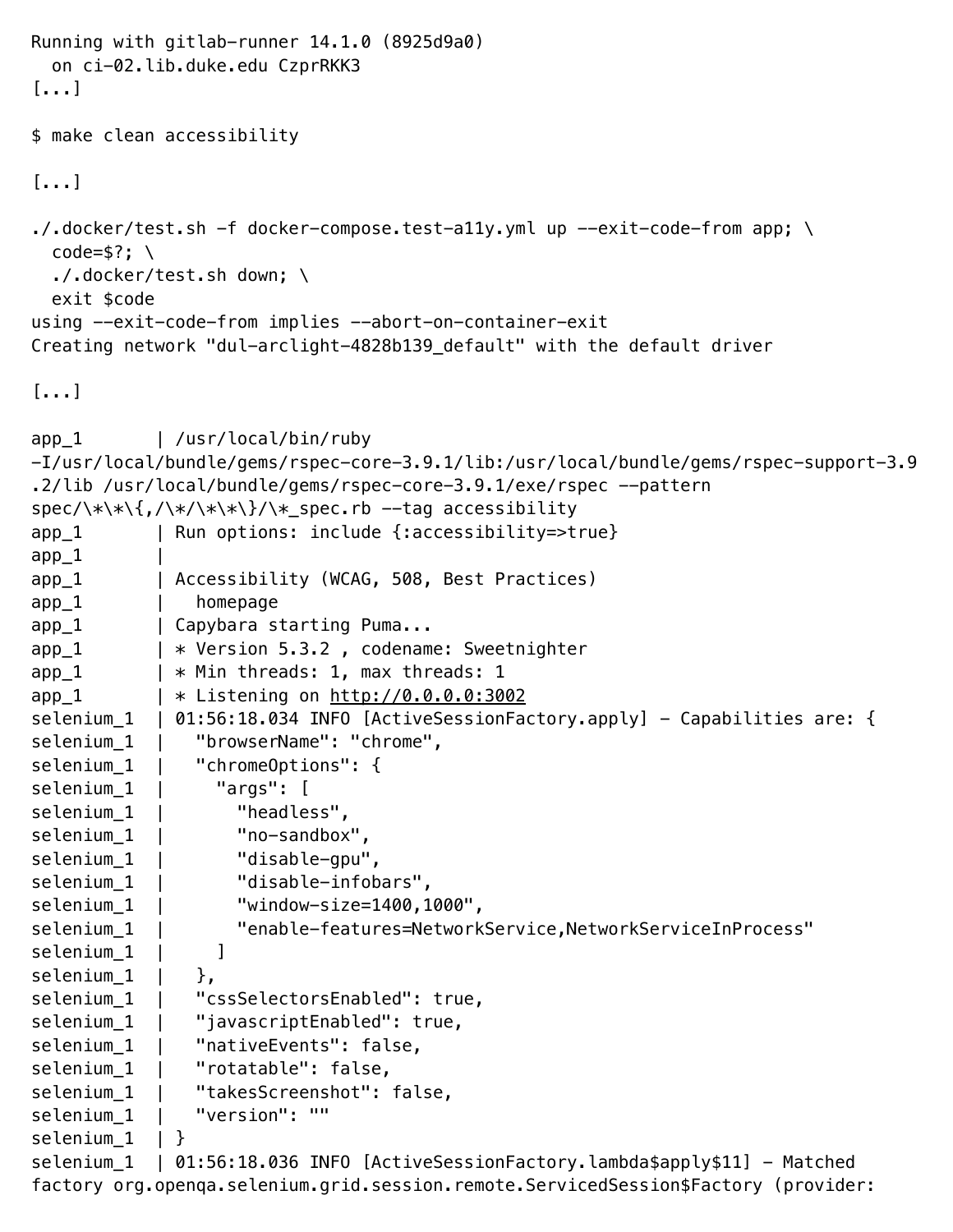org.openqa.selenium.chrome.ChromeDriverService) selenium\_1 | Starting ChromeDriver 78.0.3904.70 (edb9c9f3de0247fd912a77b7f6cae7447f6d3ad5-refs/branch-heads/3904@{#800}) on port 11673 selenium\_1 | All remote connections are allowed. Use a whitelist instead! selenium\_1 | Please protect ports used by ChromeDriver and related test frameworks to prevent access by malicious code. selenium\_1 | 01:56:18.700 INFO [ProtocolHandshake.createSession] - Detected dialect: W3C selenium\_1 | 01:56:18.727 INFO [RemoteSession\$Factory.lambda\$performHandshake\$0] -Started new session 0af6b98ac4658477cad3b836004c4292 (org.openqa.selenium.chrome.ChromeDriverService) app\_1 | homepage  $app_1$  | is accessible (FAILED - 1) app\_1 | advanced search modal app\_1 | is accessible app\_1 | search results page (default) app\_1 | is accessible app\_1 | search results page (within collection / ungrouped) app\_1 | is accessible app\_1 | collection page app\_1 | is accessible app\_1 | series page with over 100 child components app\_1 | is accessible app\_1 | deeply nested component (c04) page app\_1 | is accessible app\_1 | component with embedded DDR images app\_1 | is accessible app\_1 | University Archives Record Groups page app\_1 | is accessible  $app_1$ app\_1 | ========  $app_1$  $app_1$ app\_1 | Failures:  $app_1$ app\_1 | 1) Accessibility (WCAG, 508, Best Practices) homepage is accessible app\_1 | Failure/Error: expect(page).to be\_axe\_clean  $app_1$ app\_1 | Found 2 accessibility violations:  $app_1$ app\_1 1) button-name: Buttons must have discernible text (critical)  $app_1$ https://dequeuniversity.com/rules/axe/4.1/button-name?application=axeAPI app\_1 | The following 1 node violate this rule:  $app_1$ app\_1 | Selector: button:nth-child(4) app\_1 | HTML: <br/> <br/> <br/> <br/> <br/> <br/> <br/> <br/> <br/> <br/> <br/> <br/> <br/> <br/> <br/> <br/> <br/> <br/><br/></button></button<br/>></button<br/></button<br/>></button<br/>></button<br/>></button<br/> <br/ app\_1 | | Fix any of the following:  $app_1$  |  $-$  Element does not have inner text that is visible to screen readers